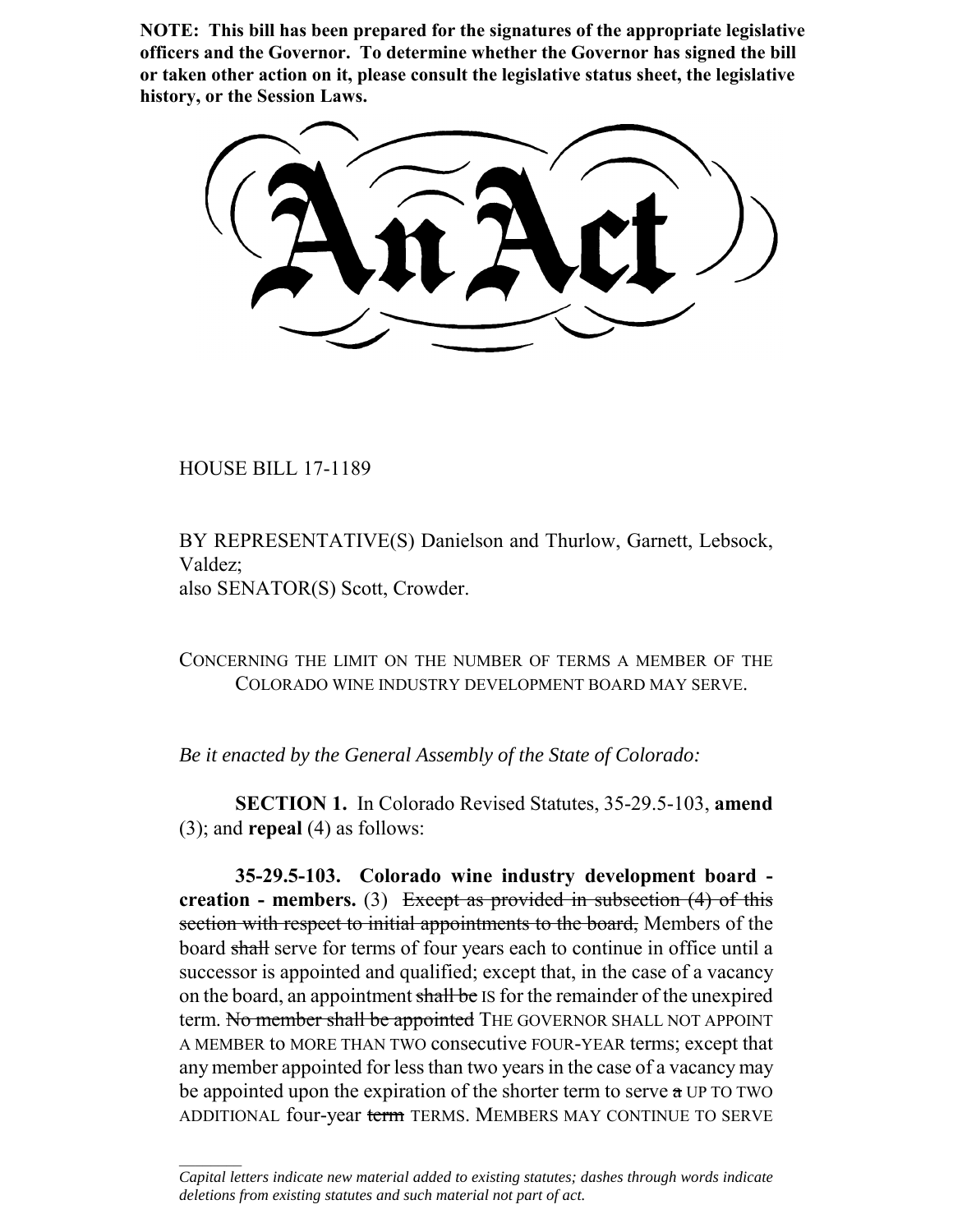AFTER THE EXPIRATION OF THEIR TERMS UNTIL THE APPOINTMENT OF A SUCCESSOR.

(4) Of the members of the board appointed to terms commencing on and after July 1, 1997, at least one of the representatives from the wholesale wine distributors and one of the representatives from licensed wineries shall be appointed for terms of three years. Thereafter, all appointments except those necessary to fill mid-term vacancies shall be for one four-year term.

**SECTION 2. Safety clause.** The general assembly hereby finds,